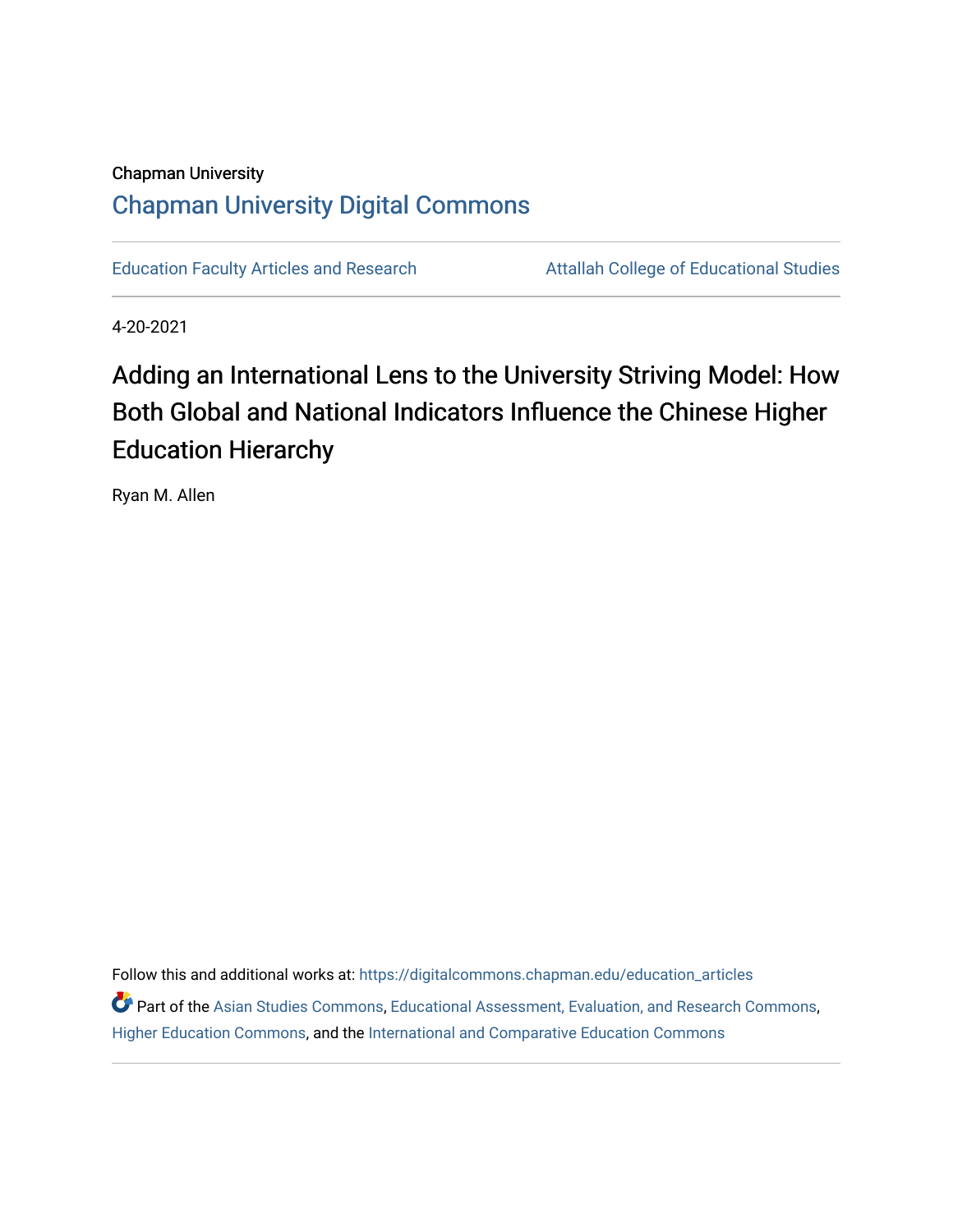# Adding an International Lens to the University Striving Model: How Both Global and National Indicators Influence the Chinese Higher Education Hierarchy

# **Comments**

This article was originally published in International Journal of Chinese Education in 2021. [https://doi.org/](https://doi.org/10.1177/22125868211006201) [10.1177/22125868211006201](https://doi.org/10.1177/22125868211006201) 

# Creative Commons License



This work is licensed under a [Creative Commons Attribution-Noncommercial 4.0 License](https://creativecommons.org/licenses/by-nc/4.0/) 

Copyright The author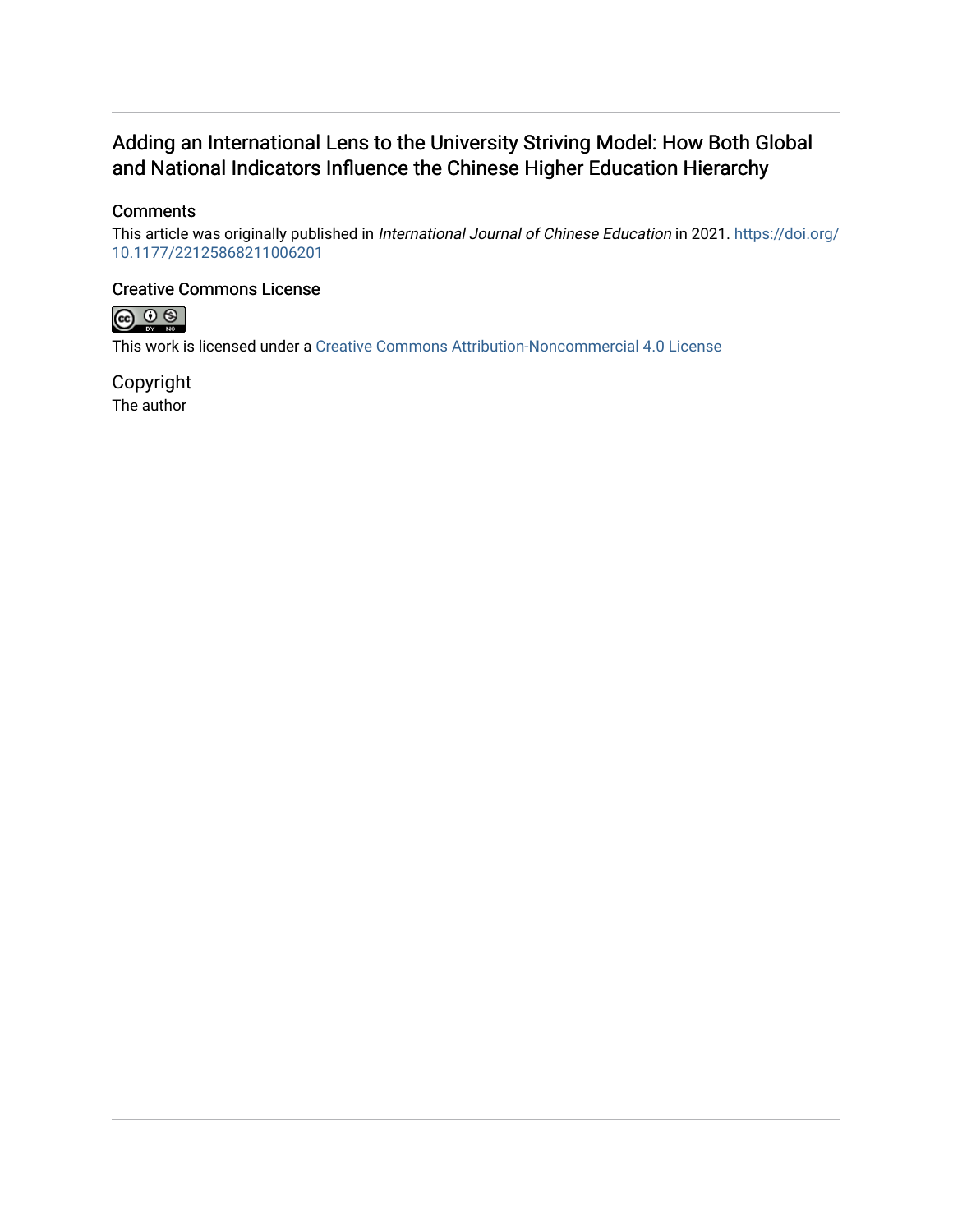Adding an international lens to the university striving model: How both global and national indicators influence the Chinese higher education hierarchy

International Journal of Chinese Education 10(1) 1–16 ! The Author(s) 2021 Article reuse guidelines: [sagepub.com/journals-permissions](http://uk.sagepub.com/en-gb/journals-permissions) [DOI: 10.1177/22125868211006201](http://dx.doi.org/10.1177/22125868211006201) <journals.sagepub.com/home/cne>



Ryan M. Allen

#### Abstract

Institutions that are most attuned to university rankings are known as "strivers." These striving universities chase prestige by altering policies to match league table indicators, while also benchmarking against elite universities within the domestic hierarchy. However, this model has mostly been ascribed to studies in the United States and it has not been considered in non-Western contexts. Through interviews with 48 academics and administrators from Chinese universities, the research explores striving behaviors in China and expands the US-centric model to include global competition with international rankings. The findings show that striving universities in China have placed considerable emphasis on international rankings, but distinctions from the central government have still dominated competition within the domestic hierarchy. Pressures from the various rankings must be balanced between the local and global. These new considerations offer a global outlook on the domestic university striving model.

#### Keywords

striving, benchmarking, Chinese higher education, competition, elite-making

Received 29 November 2020; accepted 9 March 2021

## Introduction

While university rankings have become ubiquitous across the world, not every institution reacts the same way to these performance indicators. O'Meara (2007) labeled universities that

Donna Ford Attallah College of Educational Studies, Chapman University

Corresponding author:

Ryan M. Allen, Chapman University, 1 University Dr, Orange, CA 92866, USA. Email: [ryallen@chapman.edu](mailto:ryallen@chapman.edu)

Creative Commons Non Commercial CC BY-NC: This article is distributed under the terms of the Creative  $\circledcirc$   $\circledcirc$ Commons Attribution-NonCommercial 4.0 License (https://creativecommons.org/licenses/by-nc/4.0/) which permits non-commercial use, reproduction and distribution of the work without further permission provided the original work is attributed as specified on the SAGE and Open Access pages (https://us.sagepub.com/en-us/nam/open-access-at-sage).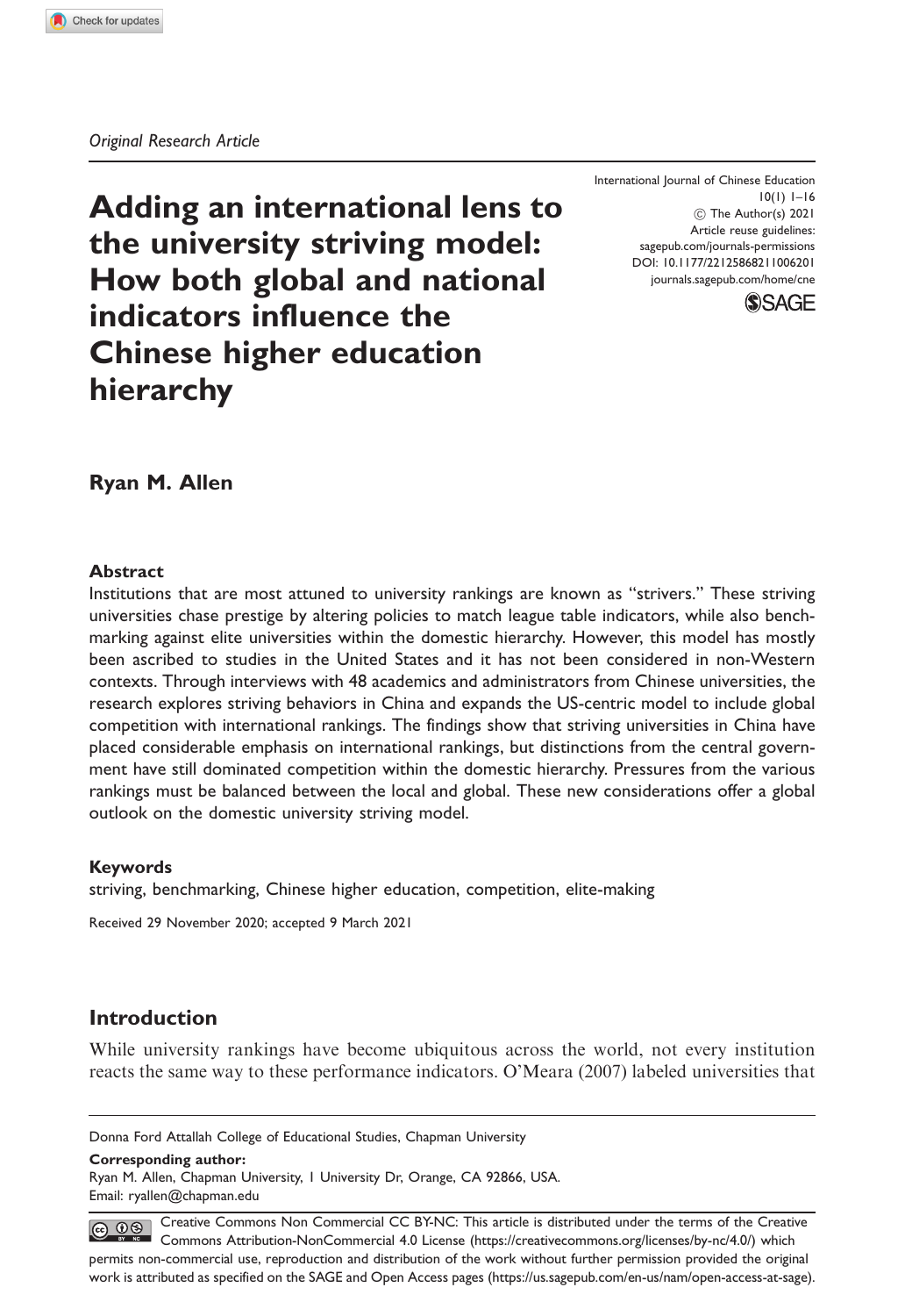are most attuned to rankings as "strivers." In her striving model, universities chase prestige within the hierarchy of higher education, as measured through league tables. Striving behaviors include changing admission practices, creating steep incentive structures for faculty or staff, and reallocating resources to areas of the university, all with the expectation of boosting institutional ranking (O'Meara, 2007, p. 122). Some of these universities have even attempted to game the system to move up in the league tables, including the use of data fabrication (Kascak, 2017; Kim, 2018a). Striving university behaviors thrive in higher education systems dominated by governance by numbers, in which metrics and indicators such as league tables are overly used as performance and accountability measures, commodifying faculty output (Allen, 2019; Hazelkorn, 2015).

While there has been considerable work on the impact of global rankings (see Cantwell  $\&$ Taylor, 2013; Hazelkorn, 2015; Marginson, 2017), there has been little research that explicitly connects striving behaviors in non-Western contexts and through a global focus, as striving research has centered on the US (see Kascak, 2017). Other societies have differing government roles in their higher education sectors compared with the United States, which is exceptionally decentralized. Striving behaviors in other, non-Western societies might operate unlike those institutions examined in the US. In recent decades, the impacts of global university rankings have proliferated across the world (Hazelkorn, 2015). With a dramatic rise in foreign student mobility, branch campuses, and global research initiatives, comparisons through international rankings have become more prevalent in recent years (Altbach & Knight, 2007; Zhou et al., 2017). Because of these factors, the striving model should be considered beyond national contexts of domestic ranking and viewed through an additional international lens with global rankings.

In this study, O'Meara's striving model is theorized with a global perspective through interviews with faculty and staff at Chinese universities, a system that has quickly become one of the most influential globally (Allen, 2017; Rhoads et al., 2014). Chinese higher education provides an ideal setting for the study because the system has been especially attuned to the international standing of its universities, often connected to the government's ambitious funding projects (Allen, 2019; Mok & Chan, 2008; Song, 2018), but the central government also has a much stronger role in the sector, as universities must align with domestic guidelines (Marginson, 2017). These characteristics of Chinese higher education can provide perspectives and understanding beyond the typical Western experience (Lo, 2016). In theorizing a global striving model, two questions will be examined: (1) How have Chinese universities balanced between global striving ambitions and a dominant central government? (2) To what extent does the elite segment of higher education in China contribute to striving behaviors within a global context?

# Striving in higher education

Some universities are more attuned to league tables than others. To categorize these differences, Brewer et al. (2002) identified three types of institutions. First are the prestigious types that already sit atop the national hierarchy. These top domestic universities do not focus on rankings, instead, deriving prestige from history, notoriety, and other local factors. Next, they identify prestige-seeking universities that crave status and are especially attuned to rankings. Finally, they introduced *reputation-based* institutions, which focus on aspects unrelated to status symbols (p. 35). The very elite and bottom tier institutions are less concerned with rankings compared to their *prestige-seeking* peers in the middle. Building upon this taxonomy, O'Meara (2007) described these prestige-chasing institutions as "strivers." In her conception of these universities, she said, "Striving behavior might include campuses amending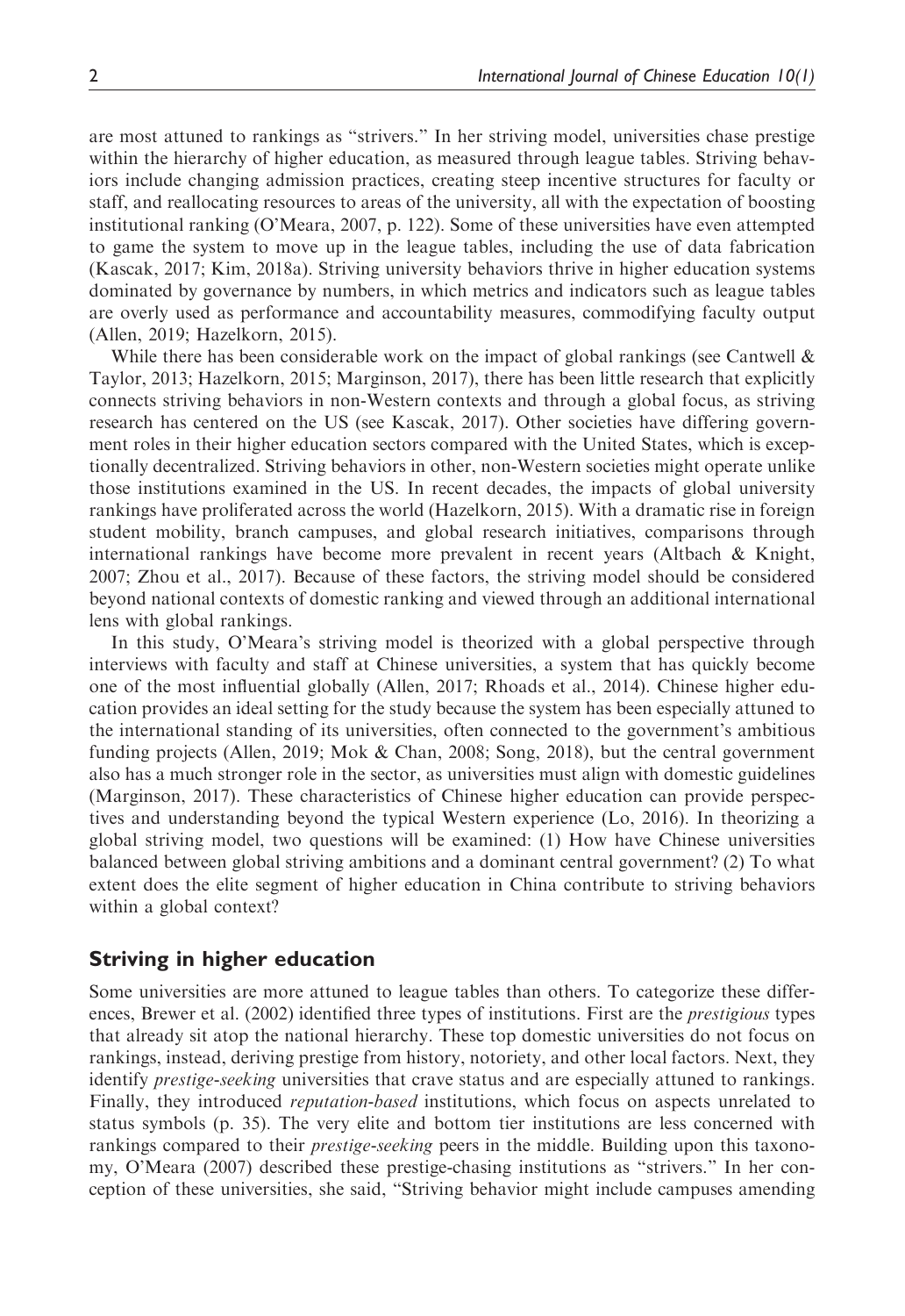| Hierarchy location | Context                  | Description                                                                                                 |
|--------------------|--------------------------|-------------------------------------------------------------------------------------------------------------|
| Top                | National Elite           | Nationally prestigious universities.                                                                        |
| High-Middle        | <b>National Strivers</b> | Universities chasing prestige through domestic rankings.                                                    |
| Middle             | <b>State Strivers</b>    | Universities chasing prestige within a state through<br>regional rankings or other local status indicators. |
| <b>Bottom</b>      | Reputation-based         | Institutions not chasing prestige.                                                                          |

Table 1. Hierarchy of domestic higher education striving.

Source: Adapted from O'Meara (2007), Brewer et al. (2002), and Doran (2015).

their admissions process, reward structures, and resource allocation decisions" (O'Meara, 2007, p. 122).

O'Meara and Bloomgarden (2011) argued that university strivers engage in the noted practices in order to rise in the "academic hierarchy" (p. 40), which has been illustrated on Table 1. The scholars specifically contended that "prestige" refers to "external national rankings," (O'Meara & Bloomgarden, 2011, p. 40). Strivers especially rely on university rankings as benchmarks because they provide tangible evidence of status. These striving behaviors have been found at a variety of universities, but have mostly been studied in the context of the American higher education sector (see Gardner, 2013; Gonzales, 2014; Kim 2018a; O'Meara & Bloomgarden, 2011; 2015; Zerquera, 2018). In the United States, the rankings from U.S. News & World Report have dominated the sector, changing institutional behaviors since the 1980s (Espeland & Sauder, 2008). Yet, scholars have pointed to similar status-seeking through international rankings (Allen, 2019; Gonzales  $\&$  Núñez, 2014).

Although, O'Meara (2007) cautioned that it is difficult to categorize exactly which universities are strivers. She stressed the importance of contexts, "there will be regional differences and ways in which public versus private institutions and institutions that are part of state systems are striving for different levels and kinds of prestige" (O'Meara, 2007, p. 129). In the model, though, institutions with elite ambitions are especially susceptible to striving through rankings in order to gain status.

Stakeholders within striving universities often make comparisons to the elite of the sector through metric benchmarks and best practice emulation (O'Meara, 2007). In the American setting, the Ivy League has represented the top of the domestic hierarchy and these elite universities have been models of standards for strivers. In an examination of the striving model, Kim (2018b) recounted, "with the connotations of elite institutions or Ivy Leagues schools, there have been efforts to systemically determine institutions' standing" (p. 100). In a study of a striving liberal arts university, O'Meara and Bloomgarden (2011) found that faculty members who pushed for more academic rigor labeled the best students at their institutions as "Ivy League quality" (p. 57). In another study of a selective public university, an administrator told O'Meara (2015), "Ivy League institutions run the 'game' and places like [this] would always be playing catch up" (p. 291). However, not all striving universities aim for the Ivies, as these goals are dependent on hierarchical contexts (Doran, 2015; Gonzales, 2014; Zerquera, 2018). This domestic hierarchical divide manifests itself in different ways when considering other domestic contextualization.

## The Chinese higher education context

China has been a key player in the global higher education sector for the past few decades through government elite-making efforts for its nation's universities. In 1995, the Ministry of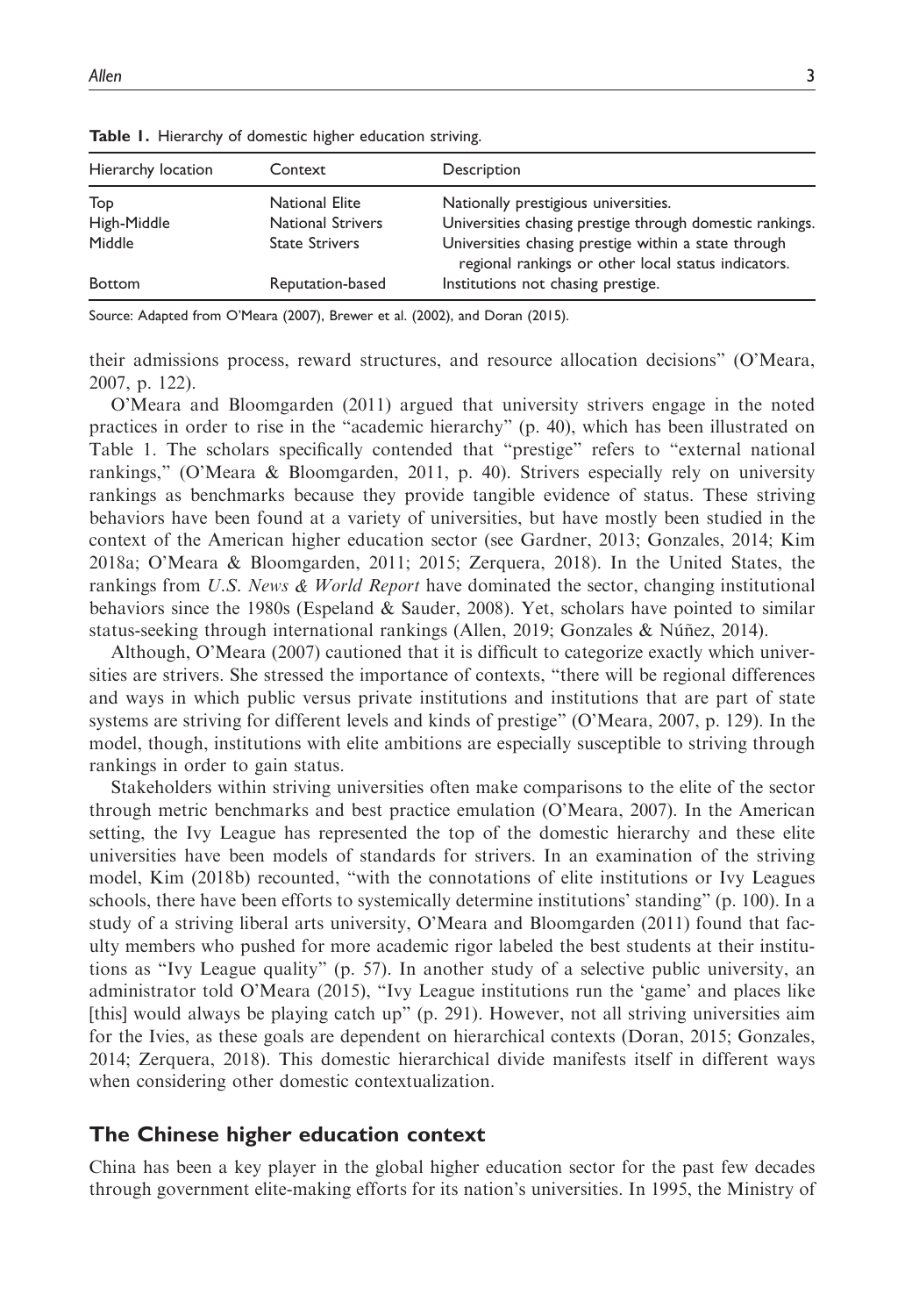Education (MoE) first announced an ambitious project to overhaul the top end of the Chinese higher education sector in order for its institutions to meet the "world standard," called the 211 Project (Ngok & Guo, 2008, p. 546). Eventually, over 100 universities joined this project that came with billions of USD in research funding and status as National Key Universities. In an even more ambitious policy initiative, in 1998, at the centennial anniversary celebration of Peking University (also called Beida), General Secretary Jiang Zemin announced the 985 Project. This new plan was not only geared at meeting a global standard but also elevating institutions to "international advanced level" (as cited by Li, 2004, p. 17). Only 39 institutions were selected for this elite status, with the first nine selected dubbing themselves as the C9 League. The universities in the 985 grouping have gained international acclaim and have seen dramatic rises in their global rankings such as those from Times Higher Education (I) Quacquarelli Symonds (QS), or the Academic Ranking of World Universities (ARWU) (Allen, 2017; Rhoads et al., 2014; Yang & Welch, 2012).

In 2015, the Chinese government announced a new plan that phased out the 211 and 985 Projects. The new replacement project was called *ShuangYiLiu* (Double First Class), which was officially implemented in 2017 (Peters & Besley, 2018). The new initiative combined the old projects into one entity, but still kept the tiered system with 42 institutions in the top segment<sup>1</sup> and another 95 in the second-tier, according to a report from the *People's Daily*.<sup>2</sup> Whereas the previous projects had holistic strategies of creating world-class universities, Double First Class emphasizes individual subjects, disciplines, or departments, especially for second-tier institutions, according to a release from the Ministry of Education, Ministry of Finance, National Development and Reform Commission in late 2017 (Song, 2018).<sup>3</sup> Additionally, with 211 and 985, universities were locked into the funding schemes and there were little mechanisms for oversight built into the awards. Double First Class, however, is now based upon an audit funding mechanism for each level (Peters & Besley, 2018). The striving model has not been considered within this complex environment with a more centrally controlled education system.

#### Data collection and methods

For the study, qualitative interviews were used with on-the-ground experts within the institutions, namely administrators and professors. The firsthand experiences of the interviewees provide an expert holistic account of the effects brought from the rankings (Blommaert & Dong, 2010). Past studies on Chinese universities and their international ambitions have been limited to singular institutions or smaller case studies (see Jin & Horta, 2018; Rhoads et al., 2014; Yang & Welch, 2012). While these vertical case studies provide in-depth understanding of one university, a wider study of the unified sector can provide valuable insights into largerscale issues and phenomena system-wide, particularly of those that are on a global scale (Hazelkorn, 2015).

The research relied upon a purposeful sample of professors and administrators to garner the social reality from the 211 Project universities, 985 Project universities, and other universities that are considered either specialized or those with big global aspirations. The change from these old elite-making projects to the new system will be explored in the study. With its wide scope, this study can uncover effects that transcend across institutions in the elite spaces of the sector. Moreover, the role of the academic in Chinese higher education is interlocked with the duties of administrators. Thus, the faculty members provide a sense of the administrations' thought process on these matters, with an added eye for wider scholarship and field. The design employed snowball sampling, gathering a total of 48 administrators and academics from the Chinese higher education sector, including 12 from the C9 League, 17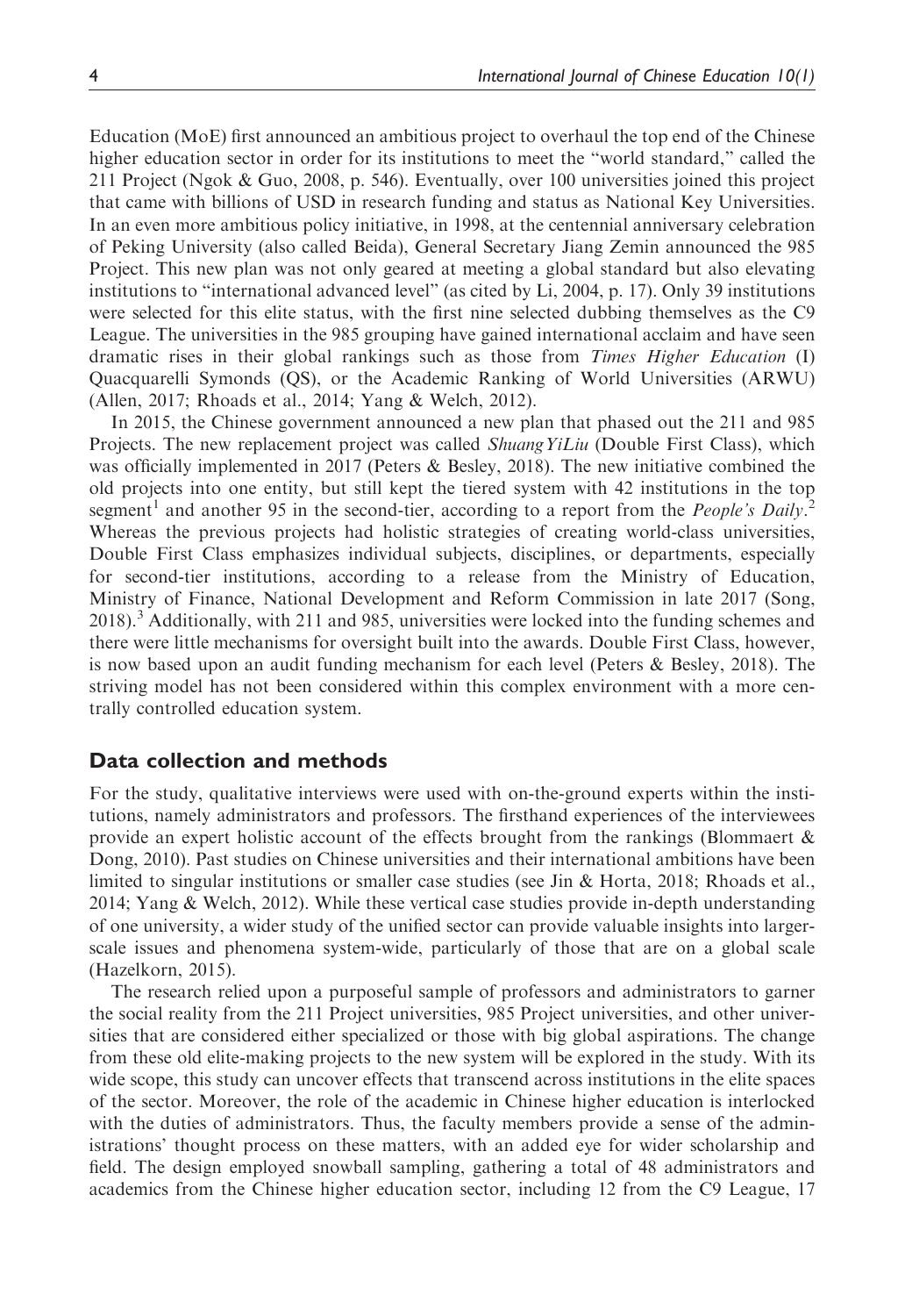from 985, seven from 211, and 12 from the other type. Included in the sample are also a variety of fields: hard sciences, social sciences, and education, along with different positions, from early career to late-career. A detailed description can be seen below on Table 2.

All of the interviews were conducted in a one-on-one phone or live discussion format, except with three email exchange interviews. The interviews were mostly conducted in English, but a student assistant translator was occasionally used for those participants more comfortable speaking in their native language. The interviewees were recorded and provided their explicit permission to participate via guidelines prescribed by the Institutional Review Board. In order to ensure privacy, all of the universities and participants' exact programs have been anonymized. Every interviewee was well aware of the purpose of this research project. Any material that could be used to trace them has been destroyed.

The interviews averaged approximately 45 minutes, with some ranging from as short as 20 minutes to others as long as 1.5 hours. The design utilized a semi-structured protocol to guide the interviews, but followed the conversations for deep exploration depending on each experience in accordance with the "tree branch style" (Rubin & Rubin, 2011). All of the conversations were transcribed verbatim, along with the help of private transcription contractors via the Fiverr network. In order to ensure accuracy, each transcript was rechecked to ensure that the transcription aligned with the spoken word. Direct quotes have been provided in the findings, but, as they are naturally spoken, they do include some grammatical errors.

#### Coding

For the data analysis, the interview transcripts were uploaded into the NVivo and systemically coded for trends, which is useful for data organization, quality transcription control, and avoiding coding drift (Rubin & Rubin, 2011). The process first used an open coding method to establish early codes that could be further expounded upon during follow-up readings of the collected nodes of data (Blommaert & Dong, 2010, p. 12). The initial coding sessions followed a deductive method that aligned with the larger themes from the protocol, which were established through literature and pre-testing before the field research.

Coding naturally followed the course of the interviews, rooted in the previous literature, pre-tests, and other preparations, as subjects discussed various topics, they become codes for the analysis (Blommaert & Dong, 2010). In an obvious theme, any descriptions of ranking conceptions went into a "university rankings" code. However, as the coding moved further along in the process, sub-codes were added, such as specific ranking schemes (THE, QS, etc.). Sub-coding is an important part of the process that provides a deeper and more nuanced inspection of the data that interconnect the analysis or narrative. This process yielded larger codes like "Chinese characteristics" and the "world-class university" concept. As it progressed, new sub-codes were created, often under these larger themes: such as "isomorphism," "elite projects," "administrative efforts," and national "hierarchy." However, even with the thorough literature review and pre-testing, not every emergent code was expected. Finding the unexpected is a natural part of qualitative research (Blommaert & Dong, 2010).

## Findings

#### Striving through global university rankings

In the American striving model, universities use domestic rankings like US News to make sense of their location in the national hierarchy. In the Chinese sector, actors in striving universities also must balance global rankings such as *Times* or QS with domestic government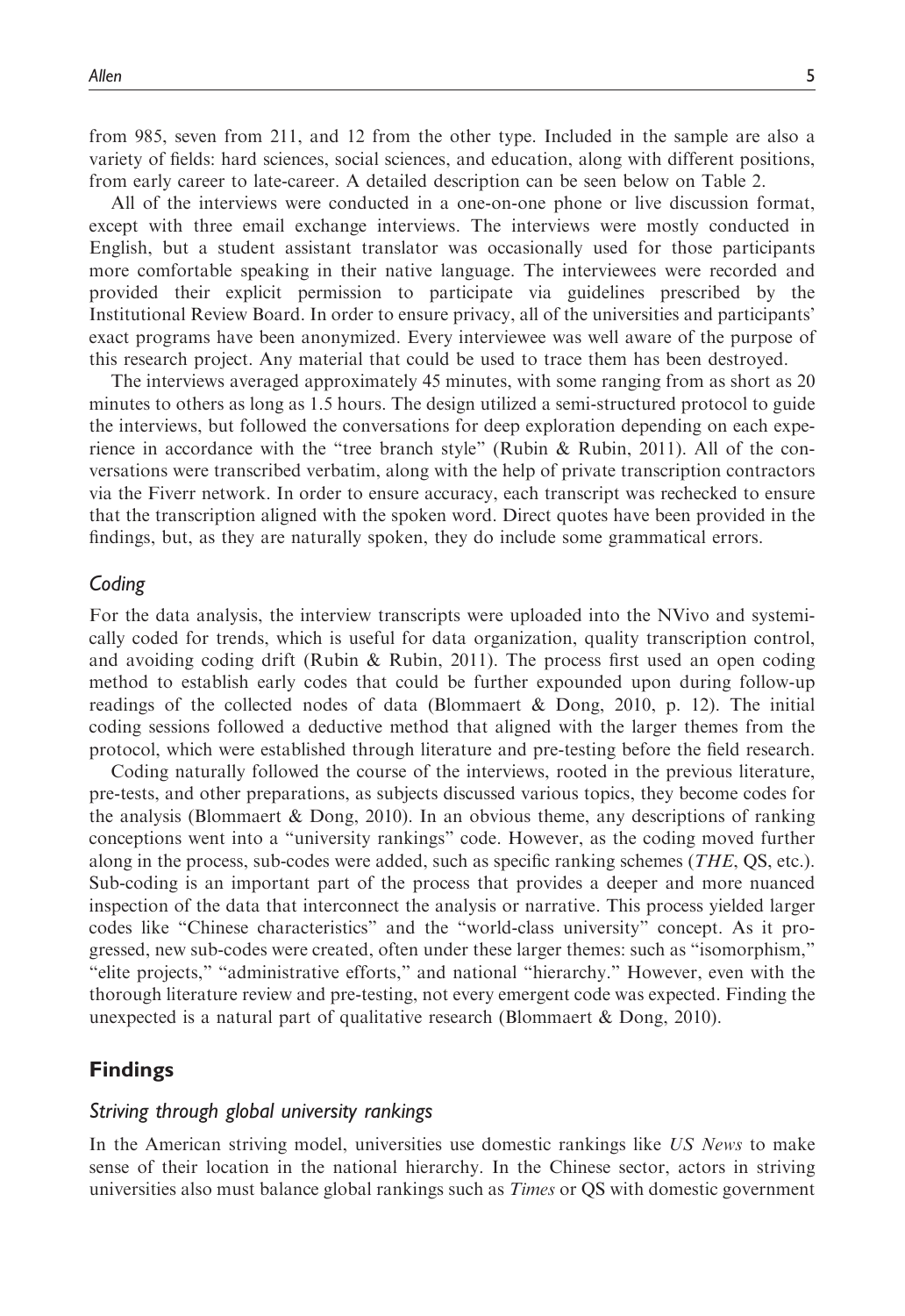| University type | Career point | Position | Highest degree location | Discipline | Chinese national |
|-----------------|--------------|----------|-------------------------|------------|------------------|
| None            | Early career | Academic | China                   | SS         | Yes              |
| None            | Late-career  | Academic | China                   | SS         | Yes              |
| 211             | Late-career  | Academic | China                   | S          | Yes              |
| 211             | Early career | Academic | <b>UK</b>               | S          | Yes              |
| 985             | Late-career  | Academic | China                   | SS         | Yes              |
| C <sub>9</sub>  | Mid-career   | Academic | US                      | S          | Yes              |
| 985             | Mid-career   | Academic | China                   | SS         | Yes              |
| 985             | Mid-career   | Academic | China                   | SS         | Yes              |
| C <sub>9</sub>  | Early career | Academic | China                   | SS         | Yes              |
| C <sub>9</sub>  | Late-career  | Academic | China                   | SS         | Yes              |
| None            | Early career | Admin    | US                      | A          | Yes              |
| None            | Early career | Admin    | Canada                  | A          | Yes              |
| 985             | Mid-career   | Admin    | China                   | A          | Yes              |
| 985             | Early career | Academic | China                   | E          | Yes              |
| C <sub>9</sub>  | Late-career  | Academic | China                   | E          | Yes              |
| C <sub>9</sub>  | Mid-career   | Academic | China                   | S          | Yes              |
| None            | Early career | Academic | UK/China                | E          | Yes              |
| 985             | Mid-career   | Admin    | China                   | A          | Yes              |
| 985             | Mid-career   | Academic | US                      | E          | <b>No</b>        |
| 985             | Late-career  | Academic | UK                      | E          | No               |
| C <sub>9</sub>  | Late-career  | Academic | China                   | E          | Yes              |
| 211             | Early career | Academic | US                      | E          | Yes              |
| 211             | Early career | Academic | UK                      | S          | Yes              |
| 985             | Late-career  | Academic | China                   | E          | Yes              |
| 985             | Mid-career   | Academic | China                   | S          | Yes              |
| C9              | Late-career  | Academic | China                   | E          | Yes              |
| 985             | Late-career  | Academic | Australia               | SS         | No               |
| None            | Mid-career   | Academic | China                   | E          | Yes              |
| 211             | Early career | Admin    | UK                      | A          | Yes              |
| 211             | Mid-career   | Academic | China                   | SS         | Yes              |
| C <sub>9</sub>  | Mid-career   | Academic | China                   | E          | Yes              |
| None            | Late-career  | Academic | US                      | A          | Yes              |
| C <sub>9</sub>  | Mid-career   | Academic | China                   | E          | Yes              |
| None            | Late-career  | Admin    | US                      | A          | Yes              |
| 985             | Mid-career   | Academic | UK                      | E          | Yes              |
| C <sub>9</sub>  | Early career | Admin    | China                   | A          | Yes              |
| None            | Late-career  | Admin    | China                   | A          | Yes              |
| None            | Early career | Admin    | China                   | A          | Yes              |
| 985             | Mid-career   | Academic | China                   | E          | Yes              |
| 985             | Early career | Academic | China                   | Ε          | Yes              |
| 985             | Early career | Academic | China                   | SS         | Yes              |
| 211             | Early career | Academic | US                      | E          | Yes              |
| C9              |              | Academic |                         | E          |                  |
| 985             | Late-career  |          | Japan<br>Korea          |            | Yes              |
|                 | Early career | Academic |                         | SS         | No               |
| C9              | Mid-career   | Admin    | China                   | Α<br>S     | Yes              |
| None            | Early career | Academic | China                   | S          | Yes              |
| None            | Early career | Academic | China                   |            | Yes              |
| 985             | Mid-career   | Admin    | China                   | A          | Yes              |

Table 2. Sample details.

S: natural sciences; SS: social sciences; E: education; A: administrators.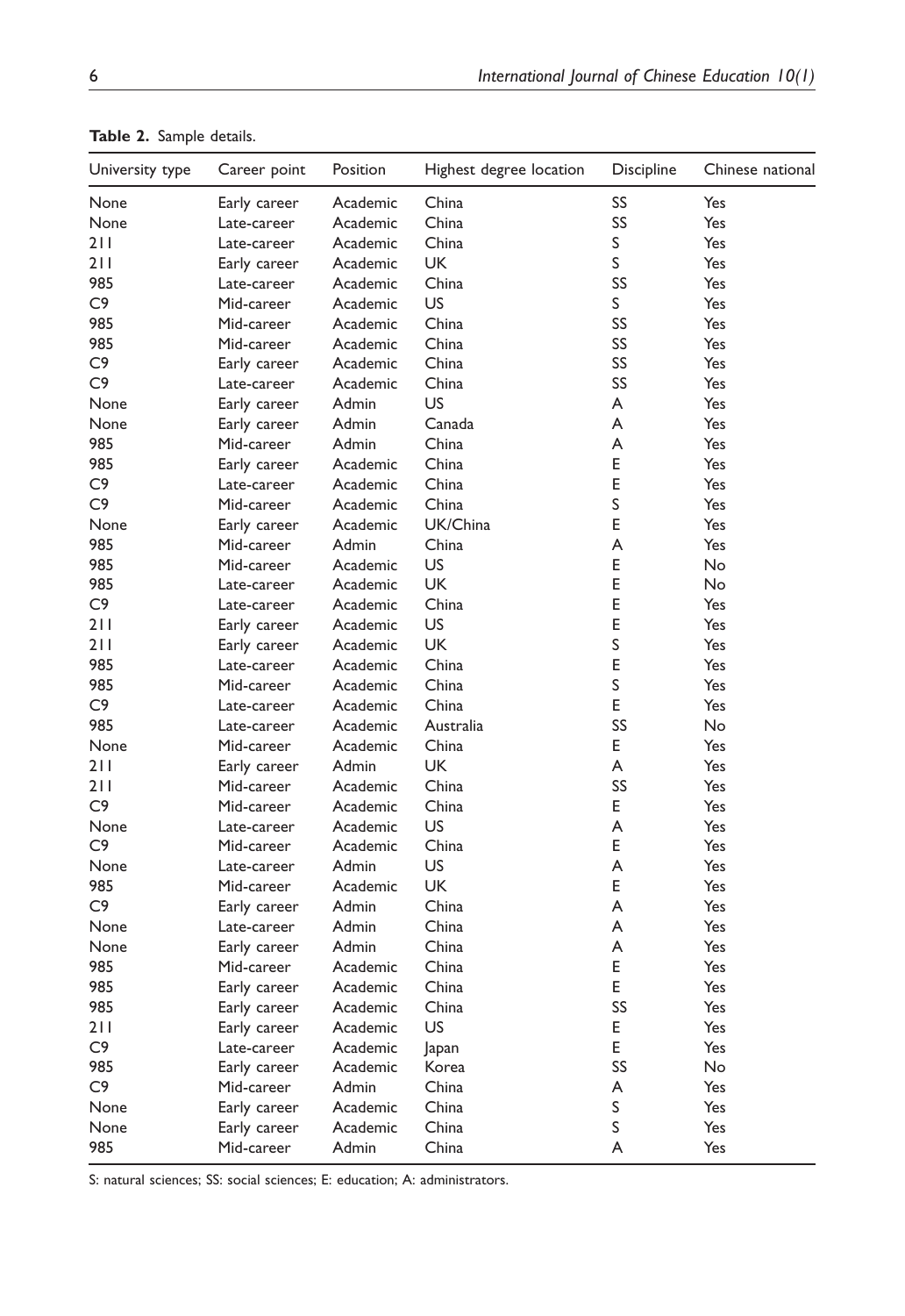pressures. The Chinese government has been keen on international standing, and Chinese administrators and academics were burdened with these ambitions. Interviewees reported striving aspirations for their universities related to global rankings. "Yeah, as I said pressure is translating down, is going down all the way to individual faculty, because the university president will have pressure when... the ranking is released, they are all on their feet eager to know the results. And then for each dean, the university will say your ranking has dropped by fifteen places, what is going on?" asked one C9 League professor. The interviewees emphasized that "leaders" of universities put considerable "attention" on global rankings.

Global university rankings promote a single standard for an elite university that is often a reflection of large, expansive research universities of the West (Shahjahan et al., 2017). One scholar at a 211 university complained that her field of sociology is more closely attached to the arts and humanities rather than the social sciences, but the international rankings cannot properly compare across these cultural divides. The respondents reported that it was challenging to accurately capture the disciplines under the exact organizational structure requested by the ranking agencies. The administrators tasked with gathering information complained about the difficulties of the task. "They have the standard template," said a 985 administrator. "That's a different system. Different methodology. But then the terms have their own definitions, sometimes when you're trying to provide the relevant data then you have to think about it you have to figure out which data should be mapped into their domain. So, this kind of technical issue."

The interviewee also added that they must specifically look at the rankings to see where they are doing poorly and then invest in those areas. "So, I mean the ranking system for us probably, I think it's going to make us less special because when... you want to be, the Chinese people, we want to be the best, this is the Chinese way of method. So if we want to be the best then, we have to play the rules, then we have to cut some of our corners to fit into the system," lamented a non-elite project administrator. Other scholars more focused on local society and community thought it was unfair that schemes often do not capture any homegrown imperatives, and instead focused only on global issues. One administrator from a non-elite project institution heard criticism that her university was just a "local university" because it "does not rank so high as the system." Throughout the interviews, the respondents believed that the focus on global indicators made local concerns a secondary matter.

Focusing on global rankings at the expense of the local especially came across in reference to teaching institutions, where the direct benefit of global rankings is not always apparent in regards to training the nation's future teachers. In one explicit example, an elite 985 university, which was more known for hard sciences, explored expanding its school of education in order to become more competitive. The program was already strong, but too small to actually be ranked in any leading discipline rankings. The university even hired some of the most famous international scholars in the field to evaluate the possibility of expansion, whom all counseled against the growth development strategy and advised to instead focus on smaller strengths. Many of the education-focused institutions across China have not heeded this kind of advice and interviewees believed that they have become oversaturated with too many fields.

#### The domestic government ranking

While the findings do show that actors within Chinese universities are hampered by expectations of global rankings, these domestic varieties are far more impactful. Unlike in the US, these are not rankings produced by private enterprises, but rather the Chinese government has distinctions and rankings that contribute to striving behaviors in the sector. The Chinese Ministry of Education (MoE) is a powerful force for education in China's top-down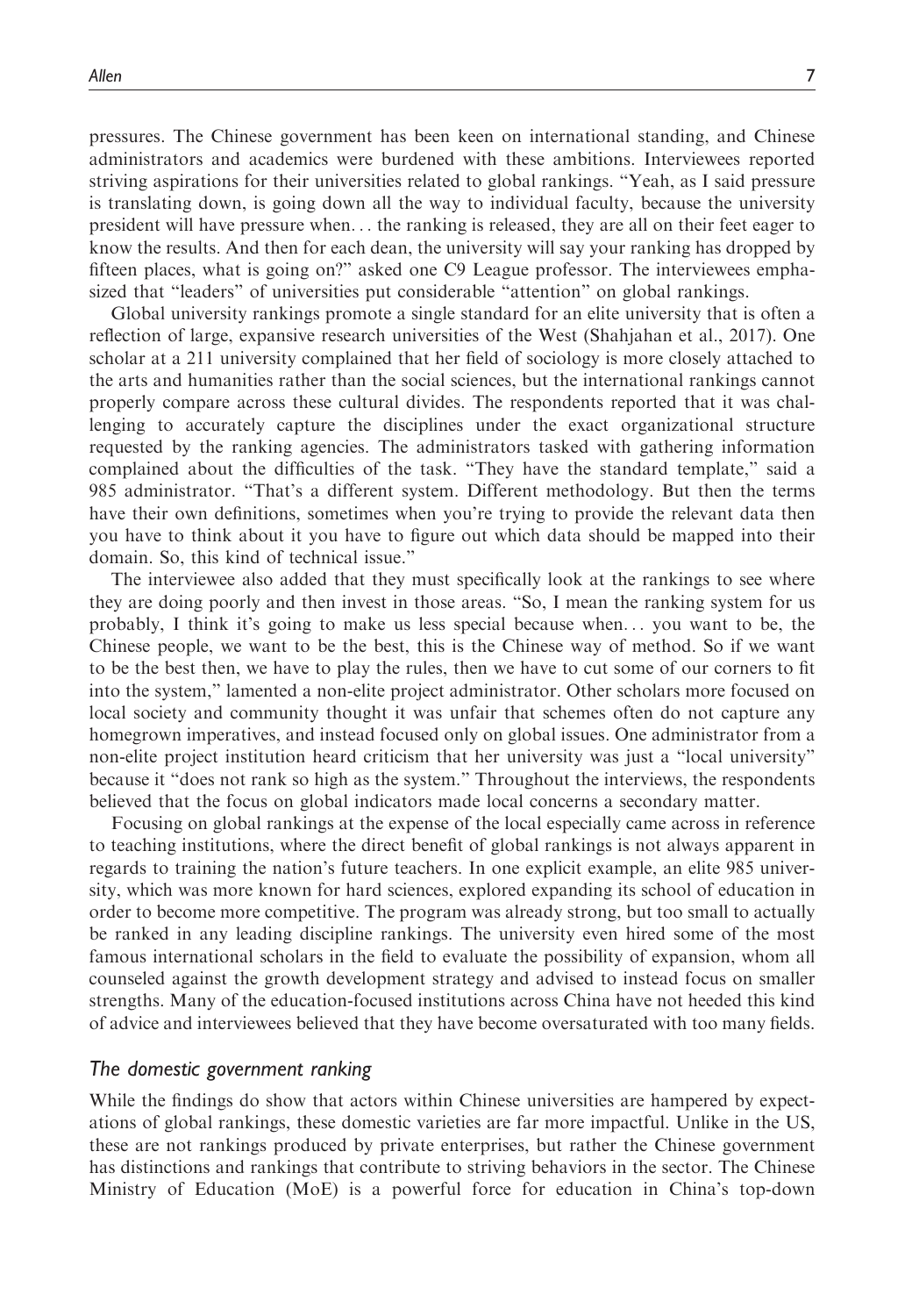governmental environment, with policy and directives trickle downward to subsidiaries. Distinctions and status from the government, such as 211 or 985 Projects, have become important to organizing the national hierarchy of universities.

The MoE employs its own ranking of academic disciplines for Chinese universities called the National Subjects Evaluation (NSE) that is evaluated every four years (Song, 2018). This governmental ranking system is incredibly important to the universities, and overwhelmingly believed to be more crucial for institutions than with global rankings. Global university rankings have only captured the attention of the global strivers, but the Ministry's ranking has the full attention of every university because it is an official governmental marker. Interviewees believe that, in China, anything "official" has much more of an impact than other outside indicators and, in this case, the global rankings take a back seat to the Ministry in terms of attention; though, the government's ranking does have some shared characteristics to its global counterparts. One professor from a 985 university said that the Ministry ranking is much closer to the ARWU because it mostly puts emphasis on publications and research output. Although, in 2020, the government announced a move away from some international indicators, such as the Social Science Citation Index (SSCI) (Huang, 2020).

Professors in the sample carried a nervous reverence for the MoE evaluation, while at the same time carry a grumbling aggravation with the outside league tables. In illustration of this concern, one 985 professor offered an example: "[M]uch more important is the Ministry's own ranking... When QS ratings come out, the president of the university calls the deans of the faculty to his office to explain why [a rival] is higher than [our university]. So you see a response to it, but it's sort of peripheral. If they lost the status with the Ministry, like that would be devastating for everybody." Faculty members and administrators all reported considerable stress during the application collection period, where all work and materials that they have been produced over the years were documented to send to the Ministry. Sometimes this work is dumped upon a lower-ranked faculty member or even a post-doctoral researcher because it is tedious and grinding.

The chief reason for the almost universal devotion to the official ranking is because a considerable amount of finances hinges on the results. "If we rank low by the Ministry that means you will have implications on how much funding you will get," said one C9 professor. While no professors could fully articulate how exactly the funds were allocated based on ranking, the top ordering was of considerable importance. A group of natural science professors from a 211 university said that their institute ranked number one in the most recent Ministry ranking and it allowed them to dramatically expand their operations, including hiring a foreign faculty member and funding a post-doc position, which was filled by a Chinese national who had received a PhD abroad. They even were able to compete with 985 universities of the same discipline, despite being lower in the national university hierarchy.

Not every subject at each university partakes in the MoE discipline ranking, which complicates intra-university department relationship. Some interviewees mentioned that their departments were not even evaluated within this system because of their limited size. Only larger programs with considerable resources were considered, which means that during the evaluation periods, programs move resources around in order to beef up programs that were included. "In the report there was something that's not so real. I think it's the same for every university," said a professor from a 211 university. When followed up on this point, he elaborated on how programs have been gaming the system: "Yeah, you would, kind of rearrange the resources based in the way. Like, this department they have no hope of getting really good spot in the ranking, they would contribute something to the department who has a chance to get a really good chance in the ranking." He continued, "So, it's redirecting the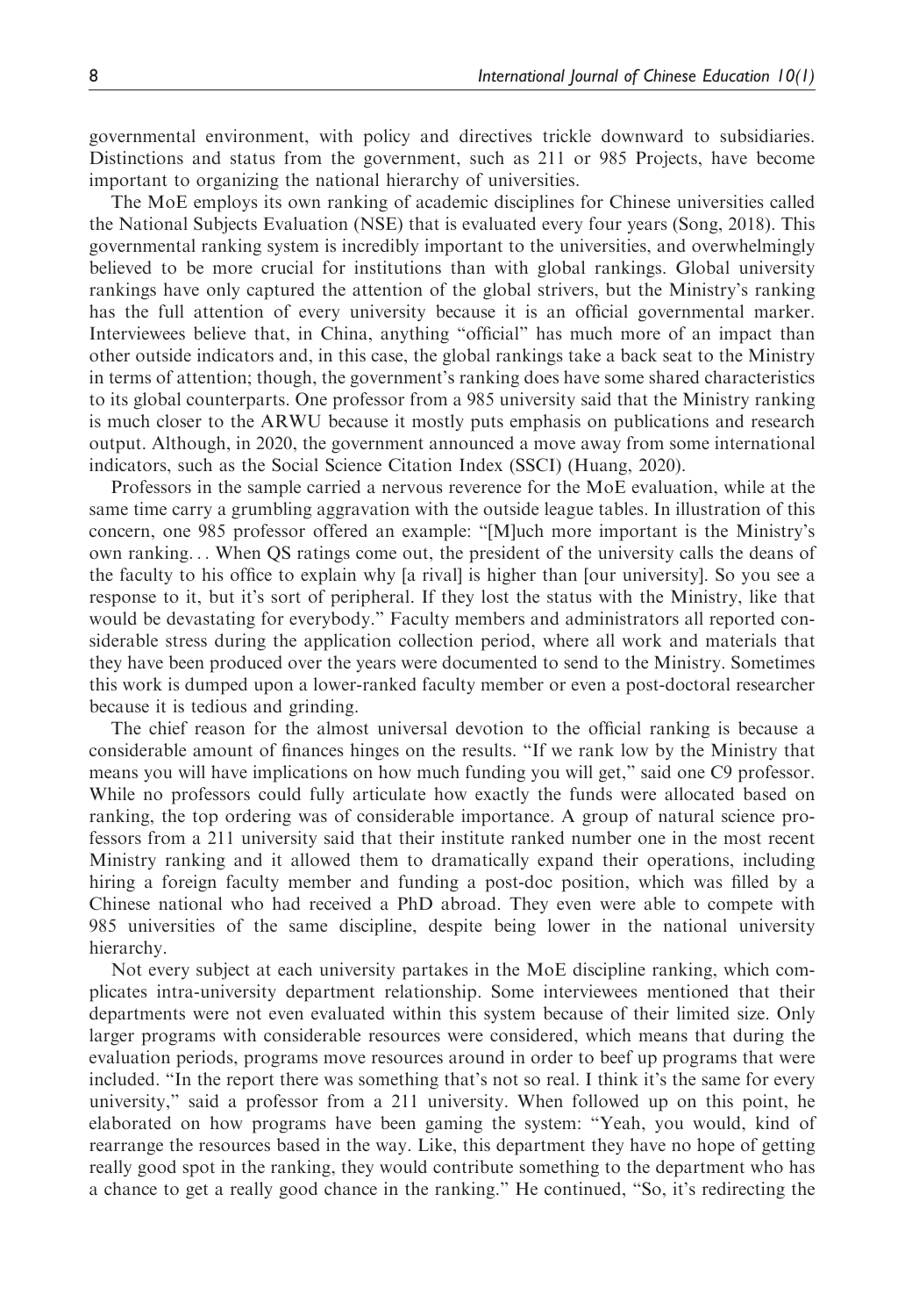resources, basically. So, I think it's really not necessary. That is just because ranking the first and ranking the second is a big difference." These instances are similar to reports of universities gaming the system in order to appear more favorable in rankings of other contexts (see Kim, 2018b). The incentives for moving around resources and creating a false narrative far outweighed the consequences of getting caught for striving universities.

#### Elite-making government projects

While not technically rankings, the 211 and 985 Projects have provided sense-making to the Chinese higher education sector similar to rankings in other sectors. For many professors, when first asked about rankings, they mentioned these government projects. Given the hierarchical nature of the striving model, these government statuses are important to contextualizing O'Meara's model in the Chinese sector. Further, the updated version of these projects does implement a ranking-like mechanism. Even years after the 211 and 985 Projects have technically been terminated, they have left an imprint on the sector akin to ranking schemes such as US News. Students, administrators, professors, and even employees are intently focused on these stratifications. Many professors revealed that their programs have "unofficial" policies that discriminate against the lower institutions in the hierarchy. For instance, a 985 university would only hire candidates who went to a 985 university, and a 211 university would only hire people from 211 or 985 universities. Similar reactions have been reported in the private business sector. Universities were still strongly emphasizing these distinctions during this fieldwork in spring and summer of 2017, despite the announcement of the new replacement policy, Double First Class, two years prior.

Unlike with movement each year from rankings, elite statuses in the projects had been frozen for universities within each of the segmentations: "Because once you're 985, you're 985



Figure 1. Lock boxes vs. the ladder: representation of elite hierarchy from projects established in the 1990s to the new double first class system. Source: Created for this research.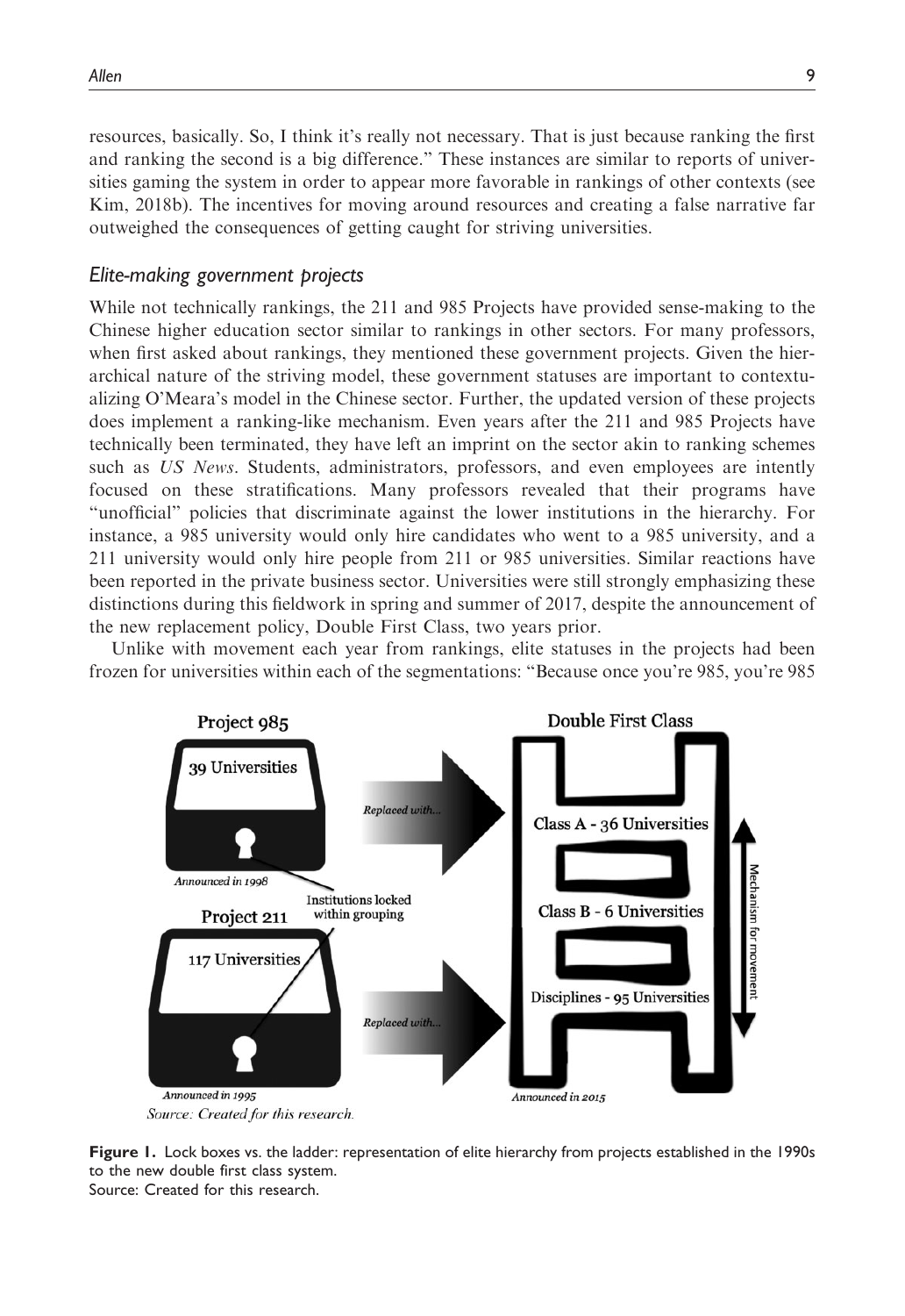forever," said one professor. The system has been visualized in Figure 1. Along with 211 institutions, there was no real mechanism for movement into these elite statuses; meaning, it created a permanent higher education hierarchy. This permanence did disincentive some striving behavior nationally because the hierarchy was set. However, there was still considerable chasing of prestige, especially on the international stage.

The Chinese government has recently replaced these old policies with a new elite-making project called Double First Class (Shuang YiLiu), which is geared at alleviating some past drawbacks and has supposedly created opportunity for mobility—operating more akin to ranking schemes, also on Figure 1. The interviewees were keen on replacing the old system that kept universities in specific groupings, to one that had built-in opportunities for program and university progression. Programs that once did not have a chance to gain elite domestic status now had a theoretical chance, which should increase domestic striving behaviors due to the prestige and material resources gained from these statuses. Similar to its predecessor projects, in the *ShuangYiLiu* universities or disciplines granted higher distinctions would receive more funding opportunities.

However, there was also concern about the consequences that could result in relegation or removal from the funding projects. Because of the possible movement within the new system, national striving behaviors should increase. "[It] will break the entitlement or guarantee status or tenure... And it establish dynamic system to adjust this so that university can go in and out of this 2.0 project. For those who make real mistakes and have no signs of improvement after warning, so basically they will be kicked out," warned one C9 League professor. During the period when the interviews were conducted, policy details were still murky for the new plan and many participants were unclear about the exact nature of the new system. Sometimes, rumors on WeChat, China's most popular social media service, filled in the gaps that were not provided by officials. "There were even formulas going around saying that if you discipline is rated by this domestic exercise, you rated below a certain then you will be given so much less, floating around on WeChat, but quickly the Ministry of Education came out denying that," said one mid-career academic from an elite C9 university. "But if those were any indication, then these discipline rank lower are at greatest risk of being closed down. Because you dragging everything down." While the MoE discipline rankings already factored into some funding choices, it has been unclear whether they will be used within this system. It is likely that these two operations will merge, using the MoE's metrics as the movement mechanism for Double First Class distinctions.

#### Reactions to a new system

The concerns about being shut down due to poor rankings were near-universal and also something already faced by Chinese institutions. "[I]f one subject in [the university] is bad, then the university would have no choice but cancel it. That is what our leaders have told us," cautioned one 985 university professor. Another C9 professor confirmed, "several important key universities" at "very famous" institutions had "closed their educational schools" because their administrations felt pressure from the changes made from the government programs. Smaller and less prestigious programs are now under fire because they basically have no chance to compete. Larger programs at least have the opportunity, even slim, of making a move in these domestic discipline rankings because they have resources to participate. One administrator from a non-elite project university in a smaller city felt consternation with the entire process, because she believed that it was good policy to have universities focus on their strengths, yet she also thought it concerning that programs and disciplines would actually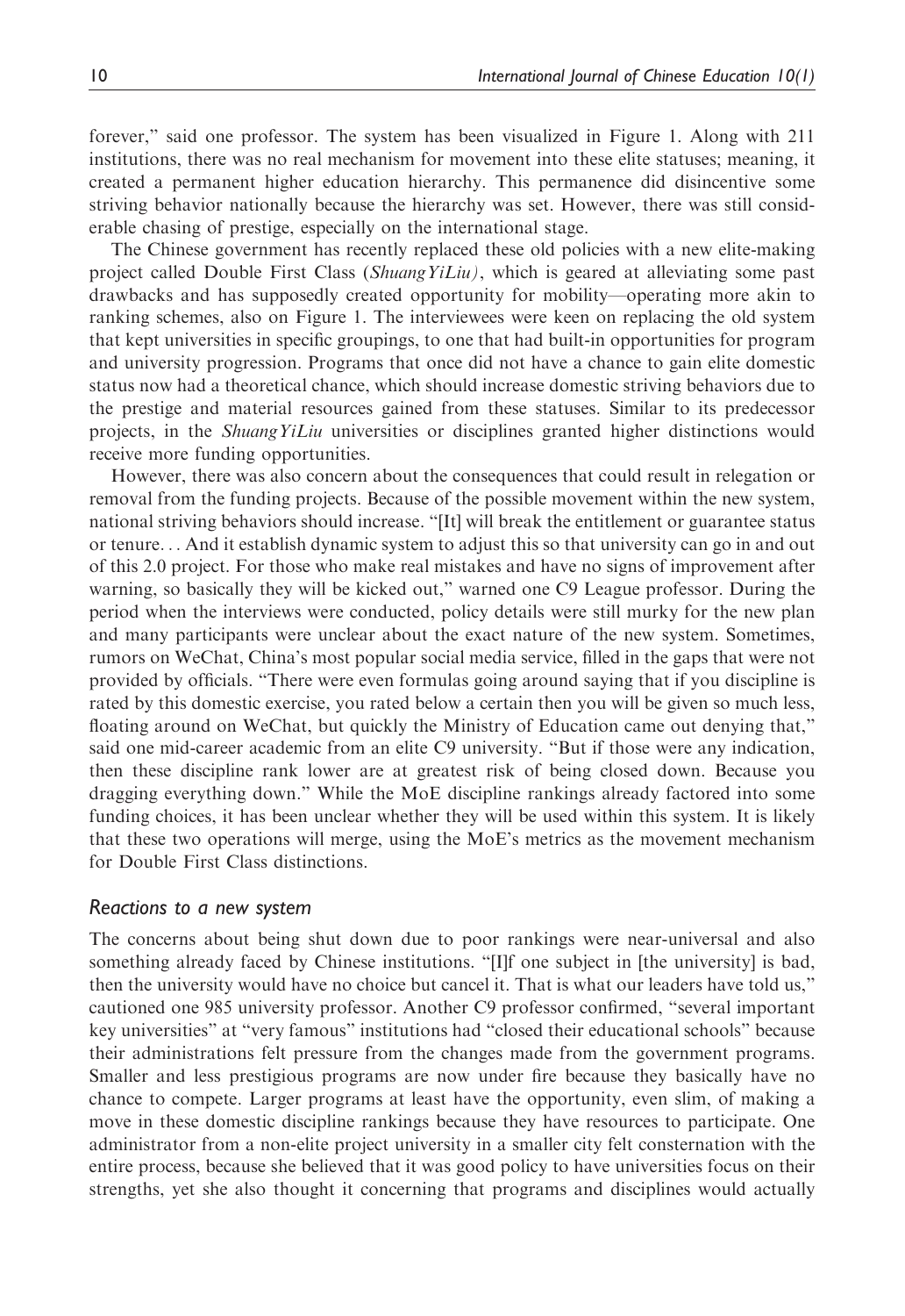become restricted, "[we] train the people for the whole region as a public service, is that going to be enough to just offer a couple of disciplines?"

Some professors were sympathetic to the mission of the MoE and their administrators who had to implement these policies. China, after all, is a massive country with the largest education system in the world, they mentioned. With a ballooning population of new academics produced each year, one asked how could all of these people become professors? Space and resources are limited, echoed those encouraged by the new competitive system. A few scholars also lauded the focus on disciplines over the previous models' holistic university approach. One early career 211 professor explained that his university where he earned his PhD had top programs in education and physics, but the administration has been forced to allocate considerable resources to other areas in which the school had no tradition because of this holistic approach. He believed that the totality attenuates education in all departments and that the Shuang YiLiu would release universities from these burdens. Further, there was some hope, especially from 211 and non-elite universities, that the new program would provide opportunities to move into elite status. It could be a map to positively grow an institution, smartly investing in one program at a time instead of throwing everything against the wall to see what sticks. "They say that they want to become a good uni, so they need to take a discipline first. They need to become the best in that discipline first," said one foreign-trained, early career 211 university academic. "So they pick that discipline that is the smallest... They spend a lot of money on this small discipline. And then they will become the top uni in this area first, then maybe expand from there."

Despite some positive spin, overall, most of the interviewees were dubious of any monumental changes happening due to the new project. The announced universities basically mirrored the previous hierarchies and universities are hesitant to give up any position. Universities are not willingly giving up their advantages within the system, many of them argued. When asked if the elite projects will continue to shape institutional perception, another 211 university professor said, "I think yeah, these things will carry on. Because... they wouldn't throw it away, not voluntarily. We are 211, why not mention it? We should mention it. [laughs]." In the end, the new policy is likely going to increase striving competition in China compared to the previous projects.

#### Discussion and conclusion

#### Theorizing a global striving hierarchy

While global rankings are given reverence by stakeholders in top Chinese universities, they have an even greater focus on government distinctions and rankings. Differing from the US with private ranking firms such as US News, striving behaviors at Chinese institutions center on appeasing the Ministry's discipline ranking or keeping elite project status. The differences between the Chinese and American sectors can help to understand the striving model from a more global perspective. A more complete global striving model has been illustrated on Table 3. Atop the global model sits globally prestigious universities that do not rely on rankings for status, but are nonetheless reflected in global rankings and benchmarked by other institutions. This handful of global elites are emulated by other institutions and sectors across the world. These institutions set global practices and are seen as the industry standardbearers globally. Tied to historical legacies and national prominence, the so-called "worldclass university" can often be ascribed to this class of university (Marginson, 2017).

Within the global striving model, there are also universities that sit comfortably atop their own national hierarchies and are only striving for international prestige, called Tier I global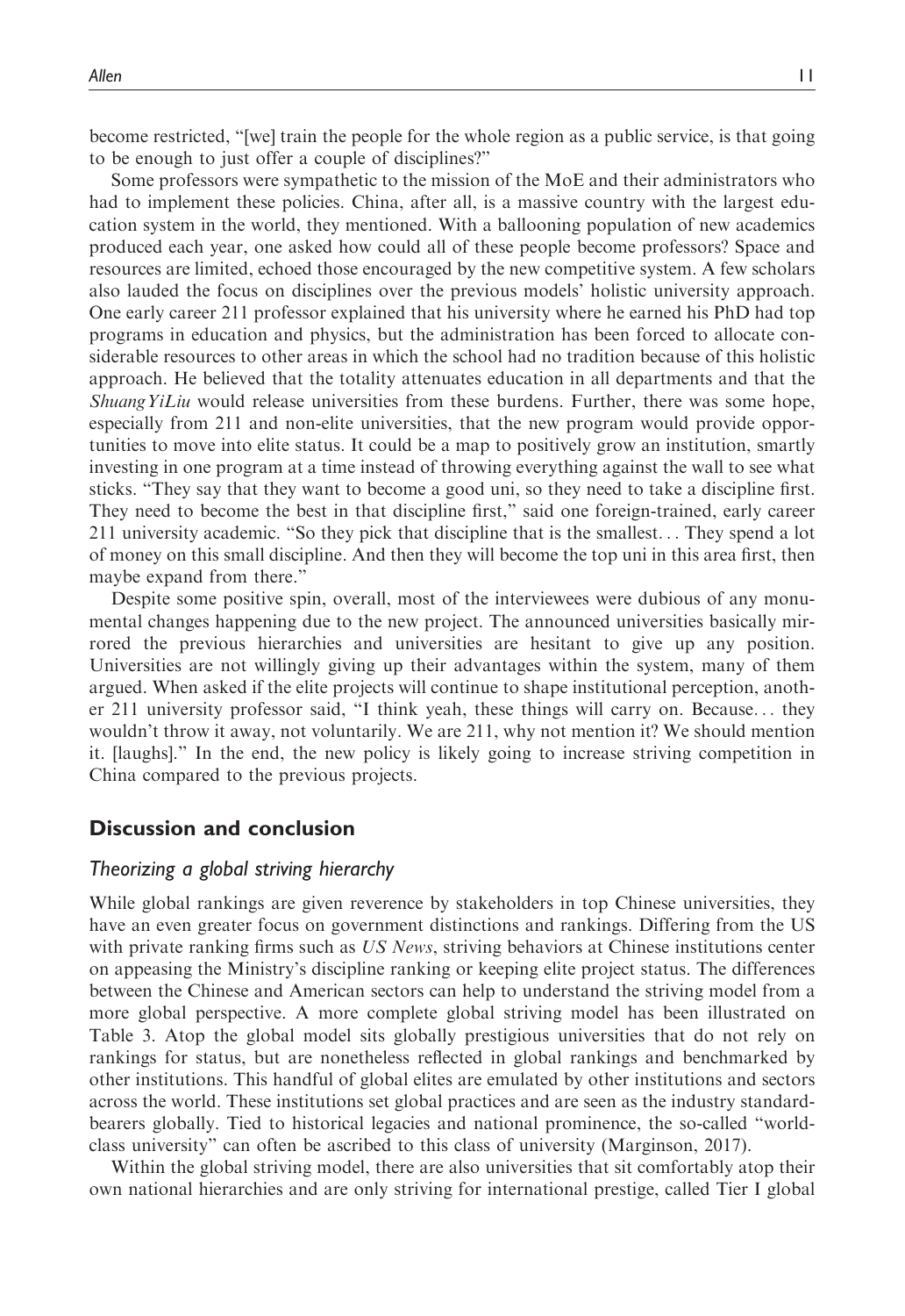| Hierarchy location | International context     | Description                                                                                            |
|--------------------|---------------------------|--------------------------------------------------------------------------------------------------------|
| Elite              | Global elite              | Globally prestigious universities. Lower-tiered<br>institutions benchmark with these elites.           |
| Top High-Middle    | Global strivers (2 types) | Tier I. Nationally prestigious universities chasing<br>international prestige through global rankings. |
|                    |                           | Tier II. Other Universities chasing prestige<br>through both global and domestic rankings.             |
| Middle             | Domestic strivers         | Universities chasing prestige only through<br>domestic rankings.                                       |
| Low                | Reputation-based          | Institutions not chasing prestige.                                                                     |

Table 3. Global striving model.

Source: Expanded from the domestic striving model (O'Meara, 2007) through this research.

strivers. These Tier I strivers have domestic prestige, but chase the global elite and attempt to emulate or follow their success. Much of the elite Chinese higher education landscape can be defined by these institutions. For instance, the former 985 universities have clear status given the government distinction, but crave recognition from the global community. Just as with domestic strivers, universities around the world have attempted to move up in the global rankings through strategies like funneling funds to research-intensive projects (Horta & Shen, 2020), investing in top faculty from elite universities (Altbach & Yudkevich, 2017), boosting recruitment of international students (Zhou et al., 2017), and creating global partners with other top-ranked universities (Allen, 2019). Similarly, global strivers of the Tier II type seek to build reputation in both the global and domestic sectors. Some of the former 211 universities and other fast-rising Chinese universities have a focus on both their domestic positions along with global connections, sometimes due to regional biases within China that favor the eastern coasts and megacities.

Similar to O'Meara's (2007) domestic model, there are institutions in the global model that only have national striving expectations, meaning they are looking at domestic rankings while completely ignoring the global sector. These institutions within China likely do not have any government status and may further attempt to move up the hierarchy within the new Double First Class mechanism or other ranking distinctions. Although outside the scope of this study, future research should investigate these efforts to move up within this hierarchical mechanism, as the structures and barriers from the old models should be difficult to penetrate. Likewise, other institutions in this model do not chase prestige through rankings, but rather through local reputations or programs. In China, these institutions are likely new and sometimes private universities that look to offer amenities or possible migration routes. However, this research did not fully engage with these institutions, a consideration for later work.

#### **Implications**

In comparative research, contexts always matter. The global striving model theorized through this research can be ascribed more broadly, as it builds upon O'Meara's work that had formerly been constructed through US higher education structures. The American system is more robust, well established, and quite unique compared to other sectors around the world. First, the system is considerably decentralized, especially compared to various higher education systems around the world, and has seen a trend of defunding in recent decades. The higher education sector in the US has been also more reliant on private institutions, with some of the most elite in the system being private universities such as those in the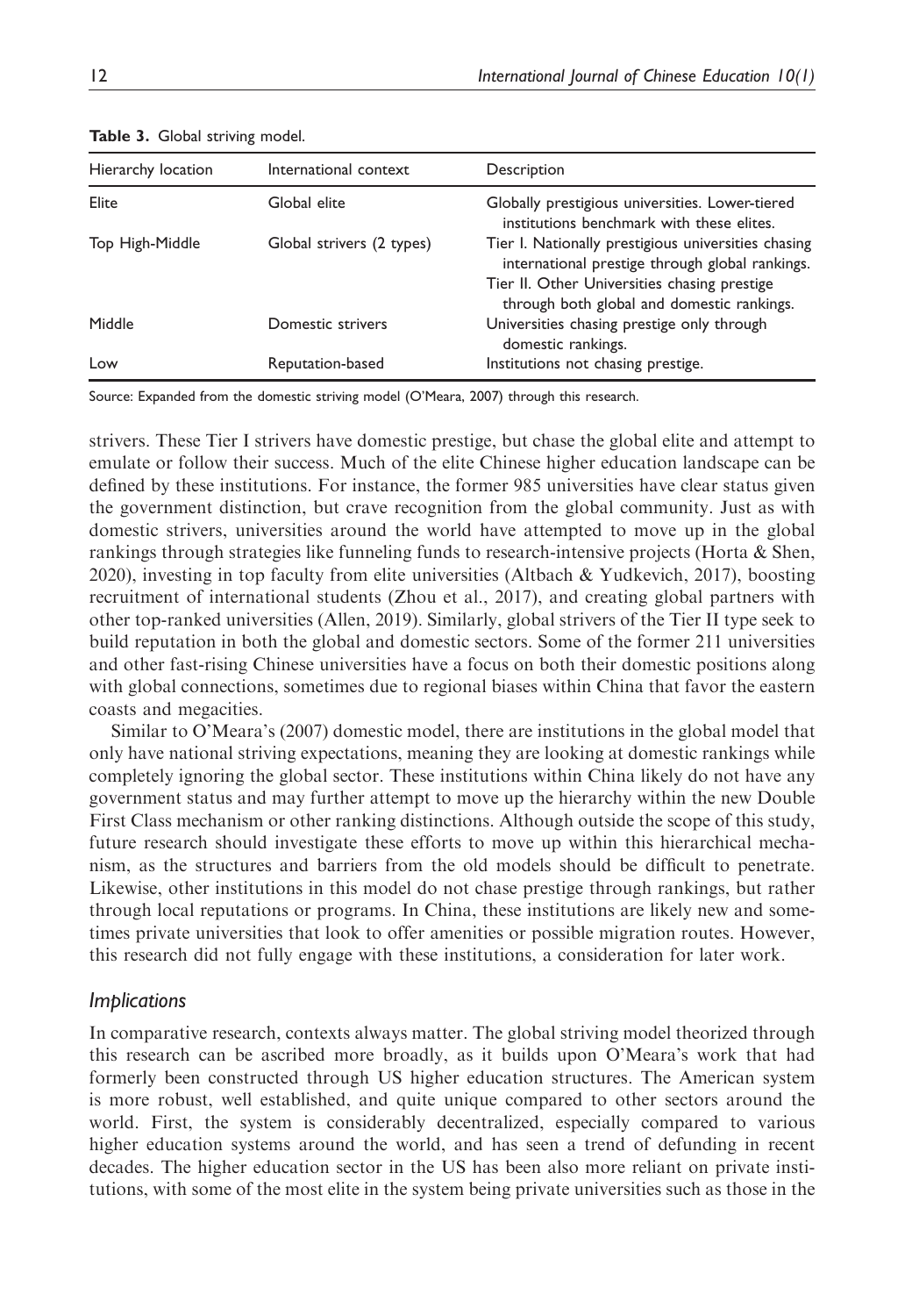Ivy League (Kim, 2018b). American institutions are more inward-looking compared to other systems due to historical characteristics and positioning (Hazelkorn, 2015). For example, the private magazine ranking of US News has dominated the American higher education discourse with domestic rankings, rather than with global rankings. Likewise, the US is mostly a recipient nation in terms of international students, without much recent tradition of sending students abroad for full degrees. These odd characteristics of the sector mean that other higher education systems around the world will likely operate differently in terms of striving, aligning with their environmental contexts and national characteristics.

Expanding the striving model with the case of China offers additional domestic considerations that are common around the world. The Chinese higher education system is much more centralized than its counterpart in the US, without the presence of elite private universities, though this is certainly an expanding area of the sector (Buckner, 2017). Further, China's younger system has been dominated by elite-making ambitions guided by strong investment, especially at the top end of the spectrum, that has helped turn the nation into a destination for international students rather than just a sender. While these initiatives have proven to be successful in gaining international recognition a boost in rankings (Allen, 2017), some have critiqued the tactic as rooting the system with "clay feet" (Altbach, 2016) and overemphasizing STEM over other areas (Horta & Shen, 2020). Policymakers seem to be aware of these concerns, with new efforts to improve other parts of the higher education sector, discipline focus of Double First Class, and the deemphasis on international indicators such as SSCI articles (Huang, 2020). Because the Chinese system is likely more relevant to developing sectors around the world, stakeholders in other societies have looked to China as a place of emulation. There has been a proliferation of elite-making policies and emphases on highly-cited research indicators in developing systems chasing world-class status (Marginson, 2017). The global striving model presented through the case of China can help to understand and predict behaviors in these other parts of the world, as these developing higher education sectors will likely pursue similar paths and policies of educational development, even as the critiques and concerns remain.

Despite the expansion of the model presented in this study, future research on these behaviors should be more diversified. As this was one of the first studies to expand the model to a non-Western context, the work only examined the elite end of the Chinese sector, delimited at the top end of the spectrum. Of course, outliers and other oddities could persist across different systems, such as university branch campus arrangements, that do not align with the striving model. Like in the more robust studies of the US, the lowertiered universities in this hierarchy should also be considered, such as an exploration of the growing trend in private universities in developing systems. Similarly, other systems around the world deserve attention from scholars thinking about striving behaviors, especially from societies that are rapidly developing and maturating a domestic hierarchy similar to China. Finally, while the US sector has been heavily studied in this model, there have been few studies into global striving through the international rankings. It is sometimes taken for granted that global league tables do not matter in the US, but this notion needs to be further tested. With this global striving model, the intersections between domestic and international rankings can be better understood throughout the world.

#### Conclusion

The striving model has proved to be a useful analytical tool to understand higher educational sectors, which has only gained more importance as the world emerges from the COVID-19 crisis and systems rebalance their goals. The crisis stemming from COVID-19 is a reminder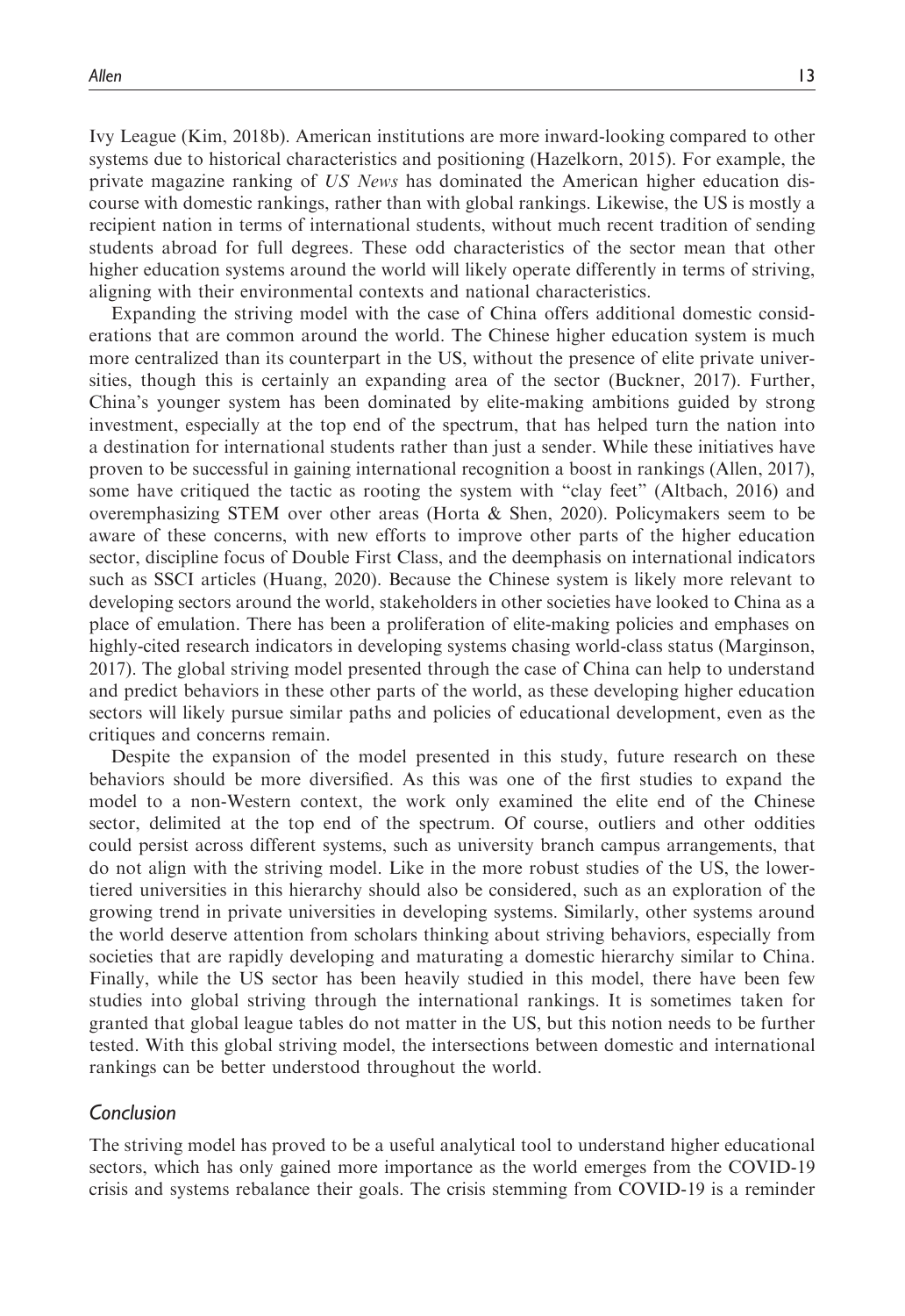that the hierarchies considered in this type of research can and do change—helping to understand the motivations of strivers and the hope of reaching a desired status. Under these unprecedented circumstances, the usage of university rankings could be overshadowed by other more material concerns as institutions face the realities of a post-pandemic world. Even pre-crisis, academics and educators have decried the extreme competition surrounding league tables (Shahjahan et al., 2017). For instance, European scholars have attempted to curb these striving behaviors through initiatives such as U-Multirank, which offers personal customizations and bands rather than ordinal rank (Marginson, 2014). But after almost a decade, the initiative has not made much impact in the global higher education sector. Indeed, international competition has only become fiercer in recent years, and it is unclear if the crisis will cause an inward turn to domestic systems from societies around the world. Reactions, in all likelihood, will probably hinge on national characteristics and local histories.

In the case of China, its universities have been stuck in the middle of two powerful forces; one from the outside globalized sector that is pushing university ranking standards onto institutions, and the other from the government's own distinctions and policies that also promote normalization with constraints to variation. While it is generally known that the global rankings irk academics and other actors in the sector, there is less criticism of the government's efforts. Though, some did express their frustration at the perceived tight control, arguing that the restrictions have been a "detriment to development", as one late-career C9 professor complained. In the near future, there will be an increase in striving behaviors across the Chinese higher education sector due to the combination of pressures from domestic resource allocations and continued global ambitions. However, there are signs that the global ambition goals could be easing, as the Chinese higher education sector has gained more confidence on the global stage and the government has officially lowered expectations of international output. In the longer-term future, the sector may turn more inward, resembling the domestic striving model akin to that of the United States, where various sectors around the world benchmark Chinese institutions and strive to join them.

#### Declaration of conflicting interests

The author(s) declared no potential conflicts of interest with respect to the research, authorship, and/or publication of this article.

#### Funding

The author(s) received no financial support for the research, authorship, and/or publication of this article.

#### Notes

- 1. There are 36 institutions in the top of the first tier and another six in a second, lower class of the top tier.
- 2. China to develop 42 world-class universities (2017, September 21). People's Daily. Retrieved December 5, 2017, from China to develop 42 world-class universities
- 3. The press release announcing the project can be accessed via the MoE website: <[http://www.moe.](http://www.moe.gov.cn/srcsite/A22/moe_843/201709/t20170921_314942.html) [gov.cn/srcsite/A22/moe\\_843/201709/t20170921\\_314942.html](http://www.moe.gov.cn/srcsite/A22/moe_843/201709/t20170921_314942.html)>

#### **References**

Allen, R. M. (2017). A comparison of China's "Ivy League" to other peer groupings through global university rankings. Journal of Studies in International Education, 21(5), 395–411.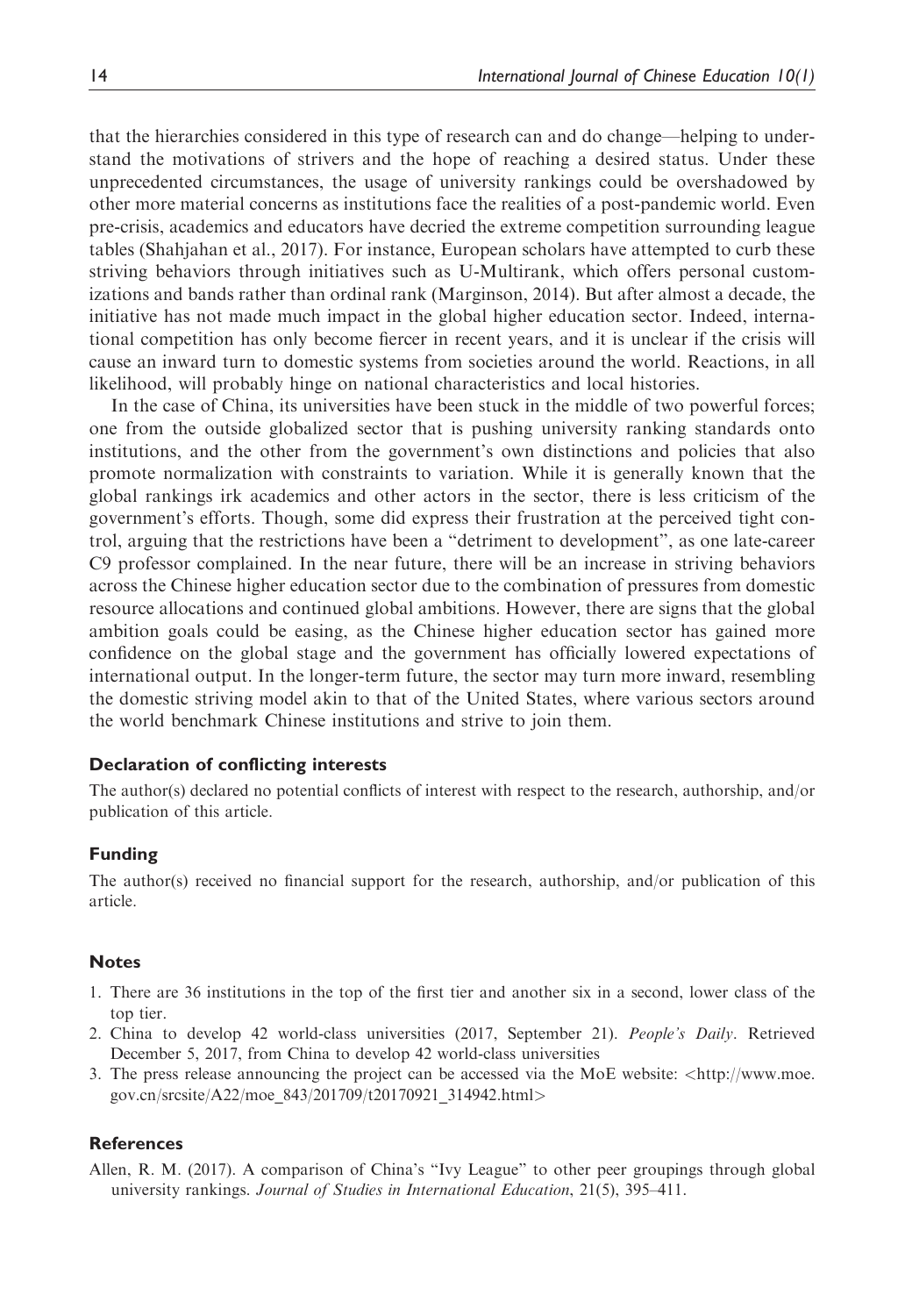- Allen, R. M. (2019). Commensuration of the globalised higher education sector: How university rankings act as a credential for world-class status in China. Compare: A Journal of Comparative and International Education, 1–19. https://www.tandfonline.com/action/showCitFormats? doi=10.1080%2F03057925.2019.1686607&area=0000000000000001
- Altbach, P. G. (2016). Chinese higher education: "Glass ceiling" and "feet of clay". International Higher Education, (86), 11–13.
- Altbach, P. G., & Knight, J. (2007). The internationalization of higher education: Motivations and realities. Journal of Studies in International education, 11(3–4), 290–305.
- Altbach, P. G., & Yudkevich, M. (2017). Twenty-first century mobility: The role of international faculty. International Higher Education, (90), 8–10.
- Blommaert, J., & Dong, J. (2010). Ethnographic fieldwork: A beginner's guide. Multilingual Matters.
- Brewer, D., Gates, S. M., & Goldman, C. A. (2002). In pursuit of prestige: Strategy and competition in US higher education. Transaction Press.
- Buckner, E. (2017). The worldwide growth of private higher education: Cross-national patterns of higher education institution foundings by sector. Sociology of Education, 90(4), 296–314.
- Cantwell, B., & Taylor, B. J. (2013). Global status, intra-institutional stratification and organizational segmentation: A time-dynamic Tobit analysis of ARWU position among US universities. Minerva, 51(2), 195–223.
- Doran, E. E. (2015). Negotiating access and tier one aspirations: The historical evolution of a striving Hispanic-Serving Institution. Journal of Hispanic Higher Education, 14(4), 343–354.
- Espeland, W., & Sauder, M. (2008). Rankings and diversity. S. Cal. Rev. L. & Soc. Just., 18(3), 587–608.
- Gardner, S. K. (2013). Women faculty departures from a striving institution: Between a rock and a hard place. The Review of Higher Education, 36(3), 349–370.
- Gonzales, L. D. (2014). Framing faculty agency inside striving universities: An application of Bourdieu's theory of practice. The Journal of Higher Education, 85(2), 193–218.
- Gonzales, L.D.,  $\&$  Núñez, A.-M. (2014). The ranking regime and the production of knowledge: Implications for academia. Education Policy Analysis Archives, 22(31): 1–20.
- Hazelkorn, E. (2015). Rankings and the reshaping of higher education: The battle for world-class excellence. Palgrave Macmillan.
- Horta, H., & Shen, W. (2020). Current and future challenges of the Chinese research system. Journal of Higher Education Policy and Management, 42(2), 157–177.
- Huang, F. (2020, February 2). China is choosing its own path on academic evaluation. University World News.
- Jin, J., & Horta, H. (2018). Same university, same challenges? Development strategies of two schools at a prestigious Chinese university in a changing higher education landscape. Tertiary Education and Management, 24(2), 95–114.
- Kascak, O. (2017). Communists, Humboldtians, neoliberals and dissidents: Or the path to a postcommunist homo-oeconomicus. Journal of Education Policy, 32(2), 159–175.
- Kim, J. (2018a). The functions and dysfunctions of college rankings: An analysis of institutional expenditure. Research in Higher Education, 59(1), 54–87.
- Kim, J. (2018b). Prestige, rankings, and competition for status. In J. Blanchard (Ed) Controversies on campus: Debating the issues confronting American Universities in the 21st century (pp. 99–133). Praeger, an imprint of ABC-CLIO.
- Li, L. (2004). China's higher education reform 1998–2003: A summary. Asia Pacific Education Review, 5(1), 14–22.
- Lo, W. Y. W. (2016). The concept of greater China in higher education: Adoptions, dynamics and implications. Comparative Education, 52(1), 26–43.
- Marginson, S. (2014). University rankings and social science. *European Journal of Education*, 49(1), 45–59.
- Marginson, S. (2017). The world-class multiversity: Global commonalities and national characteristics. Frontiers of Education in China, 12(2), 233–260.
- Mok, K. H., & Chan, Y. (2008). International benchmarking with the best universities: Policy and practice in Mainland China and Taiwan. Higher Education Policy, 21(4), 469–486.